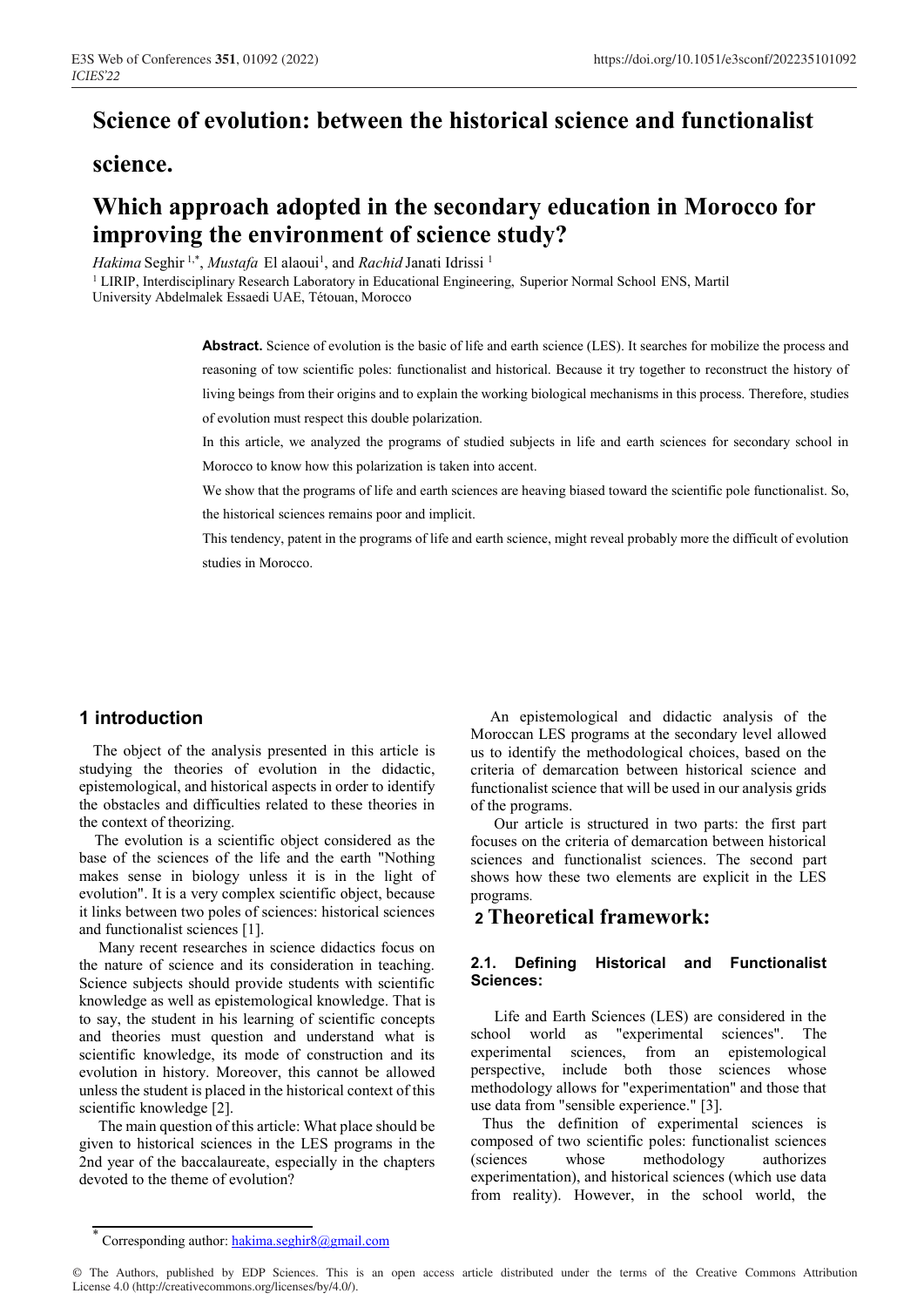expression "experimental sciences" mostly designates experimental approaches in the strict sense, ignoring the historical sciences.

 Since the theme of evolution in the secondary school LES program is taught in the life science or biological science section. As Jean Gayon explains, biology, since its emergence in 1802, has had "a double objective: on the one hand, to discover the universal laws that make life possible as a general fact, and on the other hand, to draw up a picture of its diversity and history of its diversity and its history [4].

 Thus, the teaching of evolution must emphasize both the processes at work in evolution and the history of the living world, thus respecting the duality of the experimental sciences (historical sciences and functionalist sciences).

# **2.2 The fields of study of evolution as a historical**

#### **science and a functionalist science:**

 The field of study of evolution in a historical perspective is to study the structures of living beings and the causal relations of their temporal sequence. While in a functionalist perspective, the field of study of evolution is to study the functioning of living beings, both at the individual scale and that of the population, the species or the ecosystem. [3]

 The following table (1) illustrates a list of general terms that can encompass items that correspond to evolutionary themes. This list is based on the work of several authors who have worked on this issue [3, 4, 6].

| <b>Table1.</b> List of general terms belonging to the field of study of |            |  |  |
|-------------------------------------------------------------------------|------------|--|--|
|                                                                         | evolution. |  |  |

|                   | Field of study as<br><b>Functionalist</b><br>Sciences | Field of study as<br>Historical<br>Sciences |
|-------------------|-------------------------------------------------------|---------------------------------------------|
| General<br>terms  | Variation                                             | living being                                |
| belonging to the  | Mutation                                              | Character                                   |
| field of study of | Heredity                                              | Diversity                                   |
| evolution         | Reproduction                                          | Phenotype                                   |
|                   | Selection                                             | Genotype                                    |
|                   | Genetic drift                                         | Fossil                                      |
|                   | Speciation                                            | Species,                                    |
|                   | Adaptation                                            | Population                                  |
|                   |                                                       | Kinship, filiation                          |

 According to this demarcation between the specialist terms of the field of study of evolution from a historical science perspective and a functionalist science perspective, it can be said that the knowledge objectives for the two perspectives are clearly different. But evolution as a teaching subject should respect the objectives of these two scientific poles.

#### **3 Materials and methods**

#### **3.2 Purpose and framework of analysis:**

 Let us recall that the objective of this article is to identify in the secondary school LES program, the respective place of the historical sciences and the functionalist sciences. For this reason, we will base ourselves on the criteria of demarcation between the objectives of knowledge of the historical sciences and the functionalist sciences. This distinction is operative for our study, because we can recognize in the curriculum what belongs to the historical sciences and what belongs to the functionalist sciences.

#### 3.2 **Study corpus:**

 The corpus of study consists of the Manual of LES of second baccalaureate (Al jadid in LES, dar Nachr al maarifa, 2011 edition, series life and earth science). And the pedagogical guidelines of LES in qualifying secondary cycle (July 2007) [7, 8].

#### 3.3 **Analysis Methodology**

 The first work carried out on this corpus consists in raising the whole of the contents in reference to the evolution intended for the teaching in second year Baccalaureate starting from the pedagogical orientations figure (1). Whereas the second work is carried out on the analysis of the manual by raising the whole of the terms and concepts in reference to the same field of study[7]. The set of terms retained are the units of analysis that are analyzed with regard to the criteria of differentiation of the historical and functionalist poles to determine the explicit reference to one pole or the other.

*3.3.1Content in reference to the evolution of the* 

*second baccalaureate program:*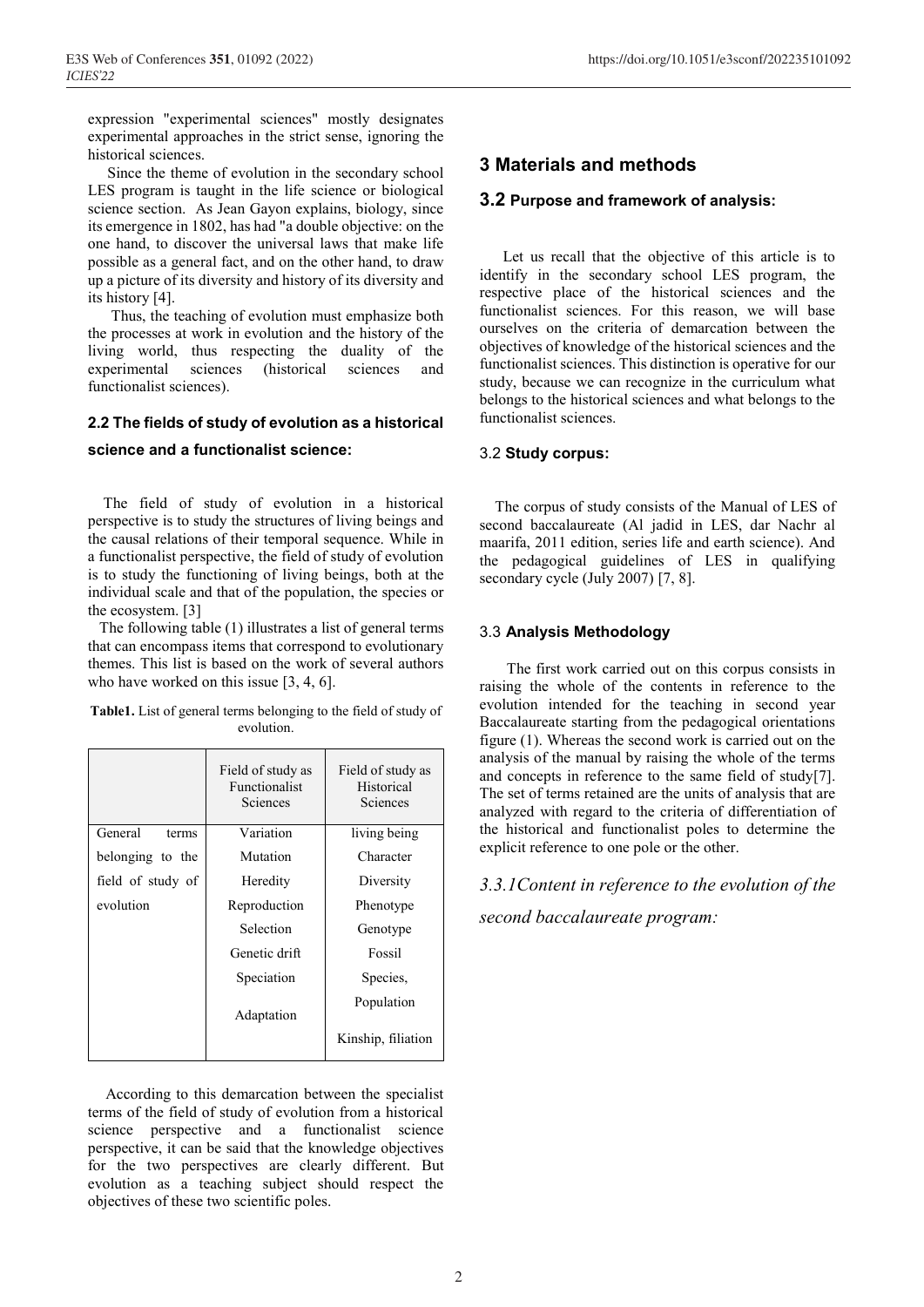| الحصص        | القفير و علم وراثة السائنة                                                       | 1 ـ الوحدة الرابعة        |
|--------------|----------------------------------------------------------------------------------|---------------------------|
|              | * الأولى الإعدادية: العلاقات بين الكائنات الحية وتفاعلها مع الوسط                |                           |
|              | * الجذع المشترك العلمي: علم البيئة ـ التوالد عند النباتات.                       | 2 ـ المكتسبات القلمة      |
|              | * الوحدة الثانية: طبيعة الخبر الوراثي وألية تعبيره.                              |                           |
|              | * الوحدة الثالثة: نقل الخبر الوراثي عبر النوالد الجنسي ـ علم الوراثة   البشرية . |                           |
| 12 س         | * الدراسة الك <b>مية للتغير</b> (القياس الإحيائي).                               |                           |
|              | - تغیر متواصل و تغیر غیر متواصل                                                  |                           |
|              | - مفهوم السلالة النقية                                                           |                           |
| 17 س         | * علم وراثة السائلة (Génétique des populations)                                  |                           |
|              | - توازن الساكنة                                                                  |                           |
|              | + مفهوم الساكنة؛ تعريفها                                                         |                           |
|              | + المحتوى الجيني للساكنة (Le pool de gènes)                                      |                           |
|              | + قانون Hardy و Weinberg                                                         | 3 ـ المضامين المراد       |
|              | - عوامل تغير الساكنة                                                             | دراستها والغلاف الزمنى    |
|              | + الطغرات                                                                        | المخصص لكل منها           |
|              | + الانتقاء الطبيعى                                                               |                           |
|              | + الانحراف الجيني") (La dérive génique)                                          |                           |
|              | + الهجرة (Migration)                                                             |                           |
|              | - التطوّر الضمنوعي                                                               |                           |
|              | + المعابير   المميز ة للنو ع                                                     |                           |
|              | +ئعريف النوع                                                                     |                           |
|              | + در اسة مثال لتطور نوع معين                                                     |                           |
|              |                                                                                  | 4 ـ التقويم والدعم        |
| 30<br>ä.     | في بداية معالجة الوحدة                                                           | * التقويع القبلي          |
| 560          | ا في منتصف الوحدة                                                                | *التقويم التكويني + الدعم |
| $-90$        | عند نهاية الوحدة .                                                               |                           |
| 120ء<br>34 س | عند نهاية معالجة الوحدة وينبغي أن يشمل مكونات الوحدة .                           | *التقويم الإجمالي         |
|              |                                                                                  |                           |

\* دون التطرق إلى أليات الانحراف الجيني.

**Fig. 1.** Excerpt from the pedagogical guidelines of the LES program in qualifying secondary schools with reference to the theme of evolution.

### **4 Results and discussion**

# **4.1 The pedagogical orientations Analysis Result:**

|                   | Field of study as<br>Functionalist<br>Sciences | Field of study as<br>Historical<br>Sciences |
|-------------------|------------------------------------------------|---------------------------------------------|
| General<br>terms  | Continuous                                     | Species                                     |
| belonging to the  | variation                                      | Population                                  |
| field of study of | Discontinuous                                  |                                             |
| evolution         | variation                                      | Interspecific<br>evolution                  |
|                   | Biometry                                       |                                             |
|                   | Mutation                                       |                                             |
|                   | Natural selection                              |                                             |
|                   | Gene drift                                     |                                             |
|                   | Migration                                      |                                             |
|                   | Hardy-Weiberg's                                |                                             |
|                   | law                                            |                                             |
|                   | The gene pool                                  |                                             |
|                   |                                                |                                             |
|                   |                                                |                                             |

| Number of terms<br>found |  |  |
|--------------------------|--|--|
|--------------------------|--|--|

## **4.2 life and earth science (LES) Manual Analysis Result:**

|                   | Field of study as<br>Functionalist<br>Sciences | Field of study as<br>Historical<br>Sciences |
|-------------------|------------------------------------------------|---------------------------------------------|
| General<br>terms  | Continuous                                     | Species                                     |
| belonging to the  | variation                                      | Population                                  |
| field of study of | Discontinuous                                  | Interspecific                               |
| evolution         | variation                                      | evolution                                   |
|                   | Biometry                                       | Genotype                                    |
|                   | Mutation                                       | Hereditary                                  |
|                   | Natural selection                              | heritage                                    |
|                   | Genetic drift                                  |                                             |
|                   |                                                | Genotypic                                   |
|                   | Migration                                      | composition                                 |
|                   | Hardy-Weiberg                                  | Polymorphism                                |
|                   | law                                            | Ancestry                                    |
|                   | The gene pool                                  | Generation                                  |
|                   | Frequency curve                                | Speciation                                  |
|                   | Artificial                                     | Similarity                                  |
|                   | selection                                      | criterion                                   |
|                   | Quantitative study                             | Reconstitution                              |
|                   | <b>Statistics</b>                              | Fossil                                      |
|                   | Conservative                                   | Genus                                       |
|                   | selection                                      | Sonship                                     |
|                   | Mass selection                                 | Progressive                                 |
|                   | Randomness                                     | Genealogical tree                           |
|                   | Conformity test                                |                                             |
|                   | Selective                                      |                                             |
|                   | advantage                                      |                                             |
|                   | Random                                         |                                             |
|                   | Adaptation                                     |                                             |
|                   | Isolation                                      |                                             |
|                   | Process                                        |                                             |
|                   | Reorganization                                 |                                             |
|                   | Codominance                                    |                                             |
|                   | Substitution                                   |                                             |
|                   | Genetic mixing                                 |                                             |
|                   | Variance                                       |                                             |
|                   | Amplitude                                      |                                             |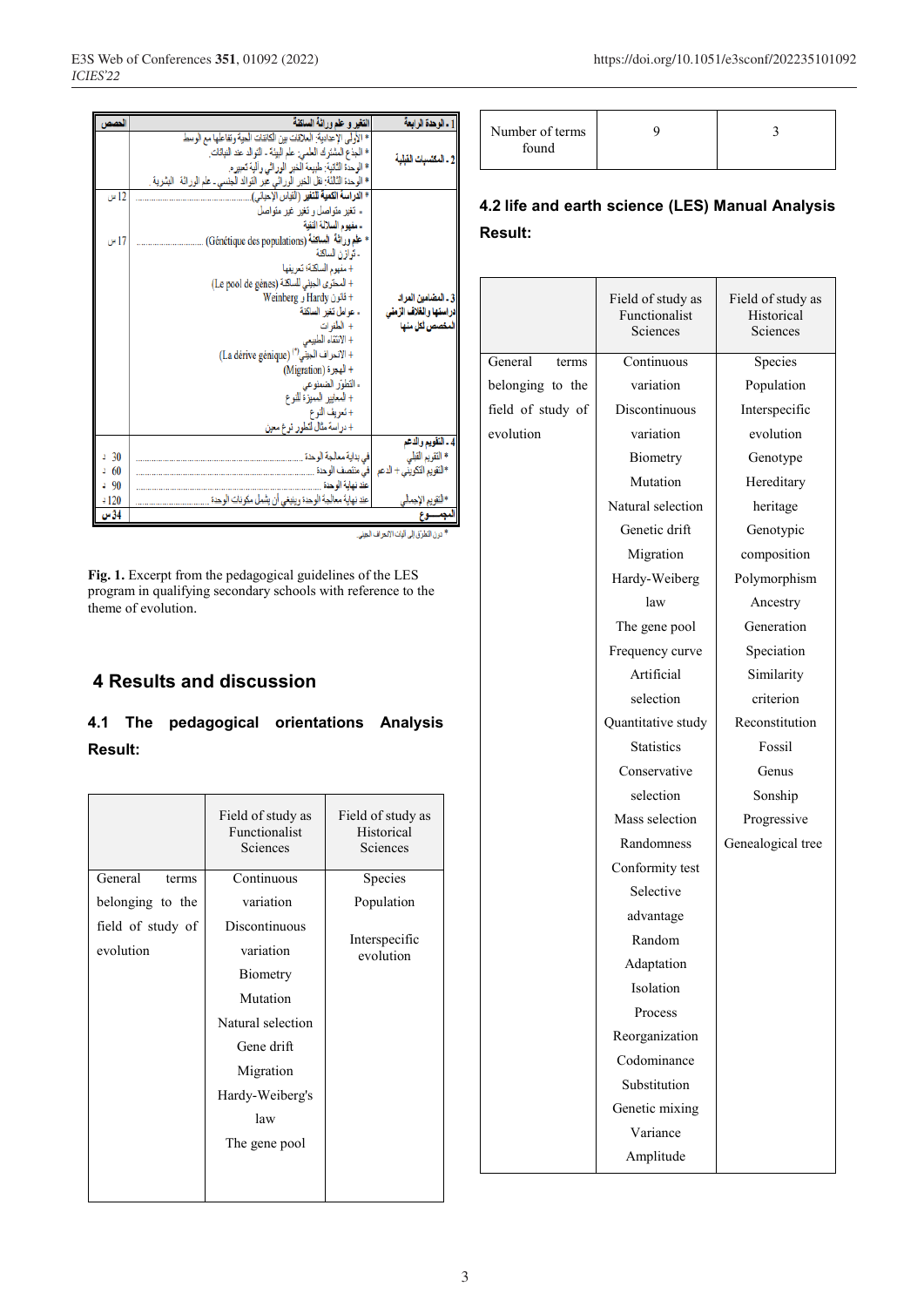|                 | Coefficient of |    |
|-----------------|----------------|----|
|                 | variation      |    |
|                 | Positional     |    |
|                 | parameter      |    |
|                 | Dispersion     |    |
|                 | parameter      |    |
|                 |                |    |
|                 |                |    |
|                 |                |    |
|                 |                |    |
|                 |                |    |
|                 |                |    |
| Number of terms | 31             | 17 |
| found           |                |    |

 The terms collected are examined in relation to our analysis indicators (criterion of differentiation of functionalist and historical sciences), which makes it possible to identify either in the pedagogical orientations or in the LES manual to what extent these programs convene the functionalist and historical poles.

According to the results obtained, we notice an imbalance between the place given to the historical sciences and the functionalist sciences. The general observation of our analysis is that the existence of the practices of the historical sciences are in the minority in these programs on the contrary of those of the functionalist sciences which are the object of more numerous and precise practices.

 Life and earth sciences (LES) are among the school disciplines that belong to the experimental sciences. The latter, as already mentioned, encompasses the functional sciences and the historical sciences. However, what is clear from the analysis of the LES programs in the context of evolution is that the expression "experimental sciences" is often synonymous with functional sciences and does not include the particularities of historical sciences. With the exception of a part devoted to the study of the evolution of equids, that evolution can be seen in a historical perspective, but the problem is that this part is among the parts not included in the taught program (part removed from the taught program).

 For our part, we consider that evolution is a fact that has consensus within the biological community. However, the fact that we also consider that there is divergence when it comes to explaining the mechanisms of this evolution in both functionalist and historical dimensions would constitute, from a didactic point of view, a wealth to be exploited. However, the new content of Moroccan textbooks (biological process of evolution within the population in terms of variation), by not making explicit

reference to any historical study, hinders this exploitation and would limit the pedagogical intervention.[9]

 Adopting a historical approach to science allows students to build an idea of how scientific knowledge is structured, how theories are developed, the eminently socio-constructivist nature of scientific practice, etc... Goals, highly solicited in the training or education to science and its practices.

#### **5. Conclusion**

 In this article, we try to clarify the epistemological status of historical sciences and functionalist sciences and their respective places in the teaching of evolution at the secondary level in Morocco.

 In this analysis, it appears that there is a low level of explicitness for the historical pole compared to the functionalist pole.

 This result leads us to argue here for a teaching of life and earth sciences that does not take into account their epistemological dimensions.

Knowing that the ambition of the teaching of the scientific subjects is not summarized in the acquisition of the knowledge called scientific, but rather in the insertion of the pupil in the historical context of the construction of this knowledge.

 Thus, making the historical sciences visible in the teaching of science in general and evolution in particular seems to us to be a relevant entry point for covering the epistemological dimensions of evolutionary teaching.

Having students, work in the historical scientific field will naturally stimulate their reflection on the nature and mode of construction of science.

 What we want to highlight in this article is the interest of teaching evolution from a historical perspective, which forces us to fully reflect on the nature of the knowledge at stake and its modes of construction. Knowing this epistemology allows one to master scientific concepts, something that is not achieved in the teaching of evolution in the Moroccan context.

 Finally, this study has shown that the historical dimension may be necessary for teachers to address the topic of evolution in a pedagogical manner in their classrooms.

 It was also suggested that the historical dimension could serve as a source of examples, analogies, metaphors, and stories related to the various aspects of nature of science NOS that enhance the science study environment in general. .[10]

 The potential effectiveness of collaborative efforts between science teachers and historians of science in developing and improving the science-studying environment could be a fruitful avenue for future research...